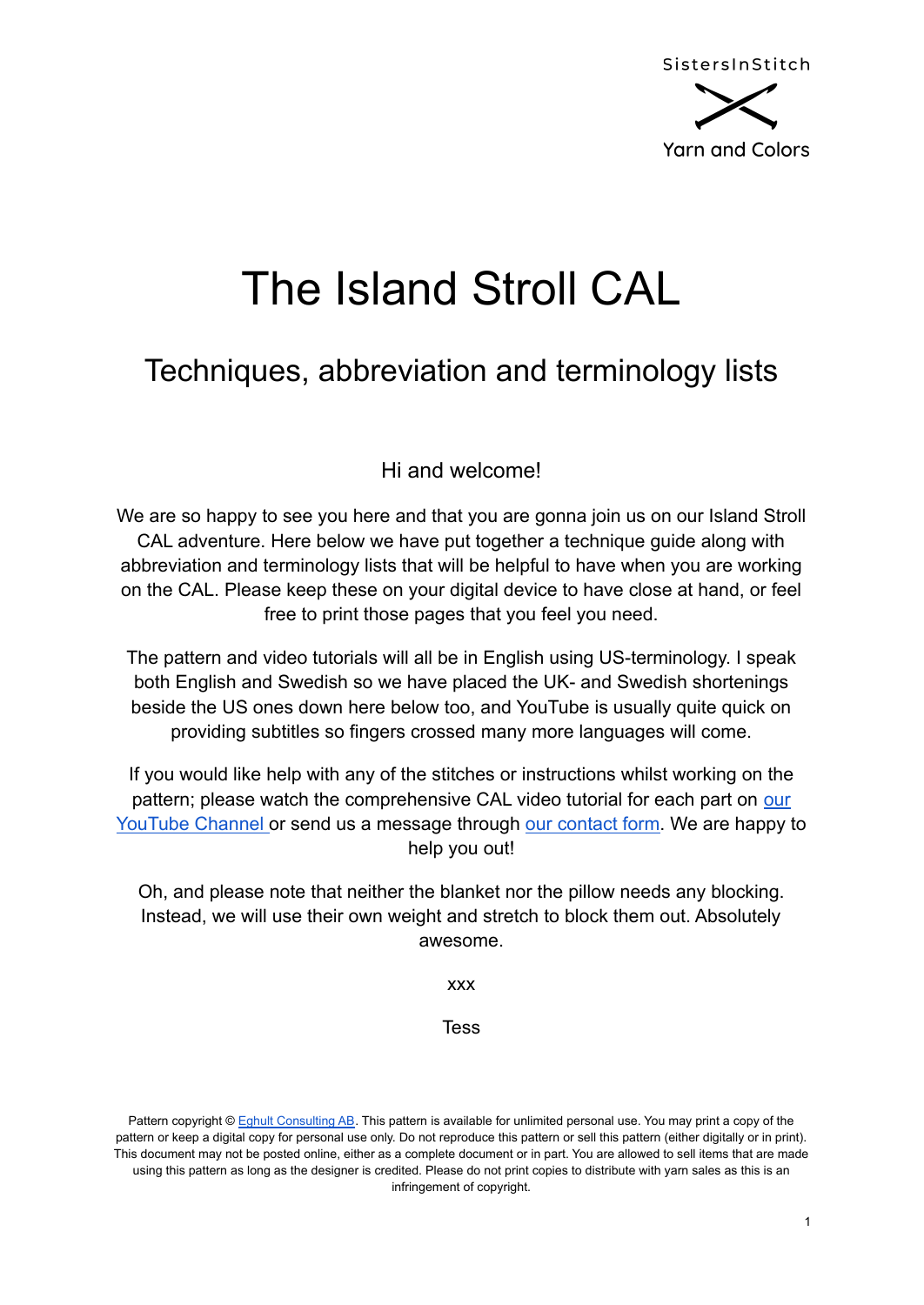

## **Techniques**

#### **Magic Circle**

A magic circle, also called an adjustable ring or a magic ring, is a very useful technique for crocheting in the round. I love using this method because it gives the tightest center closure and almost eliminates that hole that can form in the center of your work. If you feel insecure with this technique you can of course choose to do a chain circle start instead.

To use a magic circle when crochet; you'll make the first round of stitches into an adjustable loop. Then you simply pull the yarn tail to close it up nice and tight and work away those ends on the back.

*How to:*

**Step 1.** Place yarn over your left index finger with the yarn end towards you and hold it in place.

**Step 2.** Wrap the other end of the yarn (the working yarn) clockwise over your index finger, just like you would when making a slip knot.

**Step 3.** Remove the loop from your finger and hold it with your thumb and index finger.

**Step 4.** Insert your hook into the loop, grab the working yarn with your hook and pull it through the loop, chain one stitch to secure the loop.

You can now work your indicated stitches into the loop. When you are done with the first round; simply pull the yarn end to close the magic circle and then weave in the ends tightly on the backside to make sure it will stay secure and won't unravel.

#### **Standing Stitches**

Standing stitches are used to start the round when using a new color, or when you need to start in a different location than where the previous round finished. This is clearly indicated in the pattern for each round.

*How to:* Simply begin with a slip knot on your hook, hold the slip knot with your finger and make the stitch like normal.

If you feel insecure with the standing stitch technique you can of course choose to use the alternative chain start instead.

*How to:* Simply do a slip stitch in/around the indicated stitch/space and make any number of chains to get to the correct height. For example: 1 single/half double crochet = 1 slip stitch  $+$ 1 chain stitch. 1 double crochet = 1 slip stitch  $+ 2(3)$  chain stitches. 1 treble crochet = 1 slip stitch  $+3(4)$  chain stitches.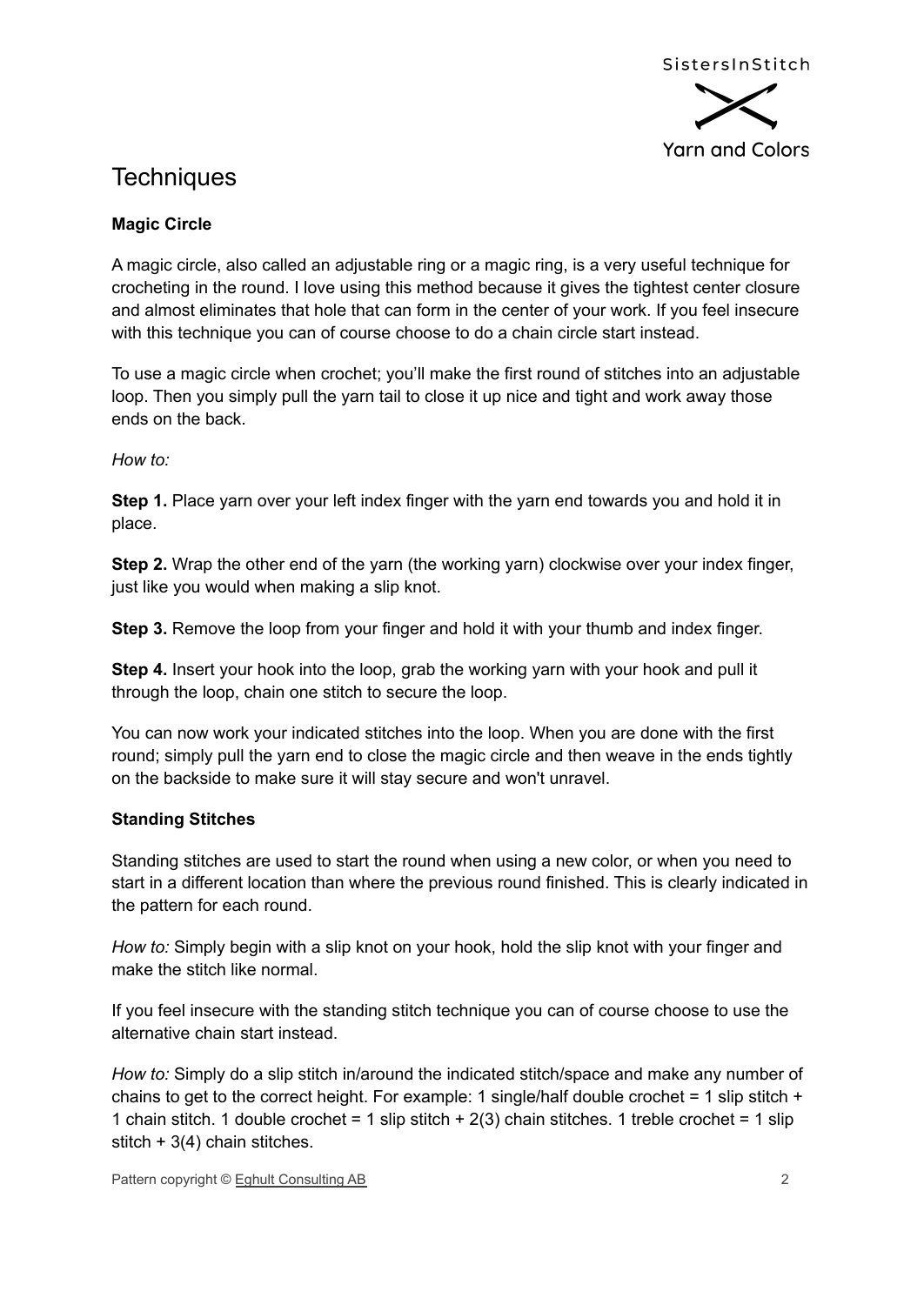

#### **Working in the third loop/bar**

There are two main loops; the V on the top of each stitch, referred to as the front loop and back loop respectively. The third loop is placed right down below the back loop. Tip the V forward and look to the back of the stitch to find it.

#### **Omitting stitches of the last repeat**

In the pattern you will see instructions telling you to omit some stitches of the last repeat. This means that your last repeat should stop before these indicated stitches as you will have already made them before the repeat began.

## Closing your rounds

There are two ways to close your rounds that will be used for this CAL. Either with a slip stitch into the first stitch to easily continue on with the next round in the same color; or with an invisible join to the second stitch. Which to use is clearly stated at the end of each round in the written pattern.

#### **Closing with a slip stitch**

To join your round with a slip stitch: simply insert your hook into/around the first stitch/space of the round and make a slip stitch.

#### **The invisible join**

#### *How to:*

**Step 1.** After finishing the last stitch of the round, cut off your yarn whilst leaving about a 10 cm (4 inch) tail. Pull out the loop and thread a darning needle with your end tail.

**Step 2.** Insert the needle through both loops of the second stitch made in the beginning of the round (i.e. you are skipping the first stitch). Then insert the needle down through the back and third loop of the last stitch of the round: creating a false head on top of the first stitch of the round.

**Step 3.** Pull carefully on your yarn until the loop you just made looks like the other stitches and weave in the end as usual.

## Fastening off and working away ends

Cut your yarn ends about ten centimeters (four inches) long and pull the yarn all the way through the stitch. Work away your yarn ends through the back bumps of the stitches of the same round you were working on. Go back and forth a few times and make sure to go through at least four or more bumps so it doesn't get too thick.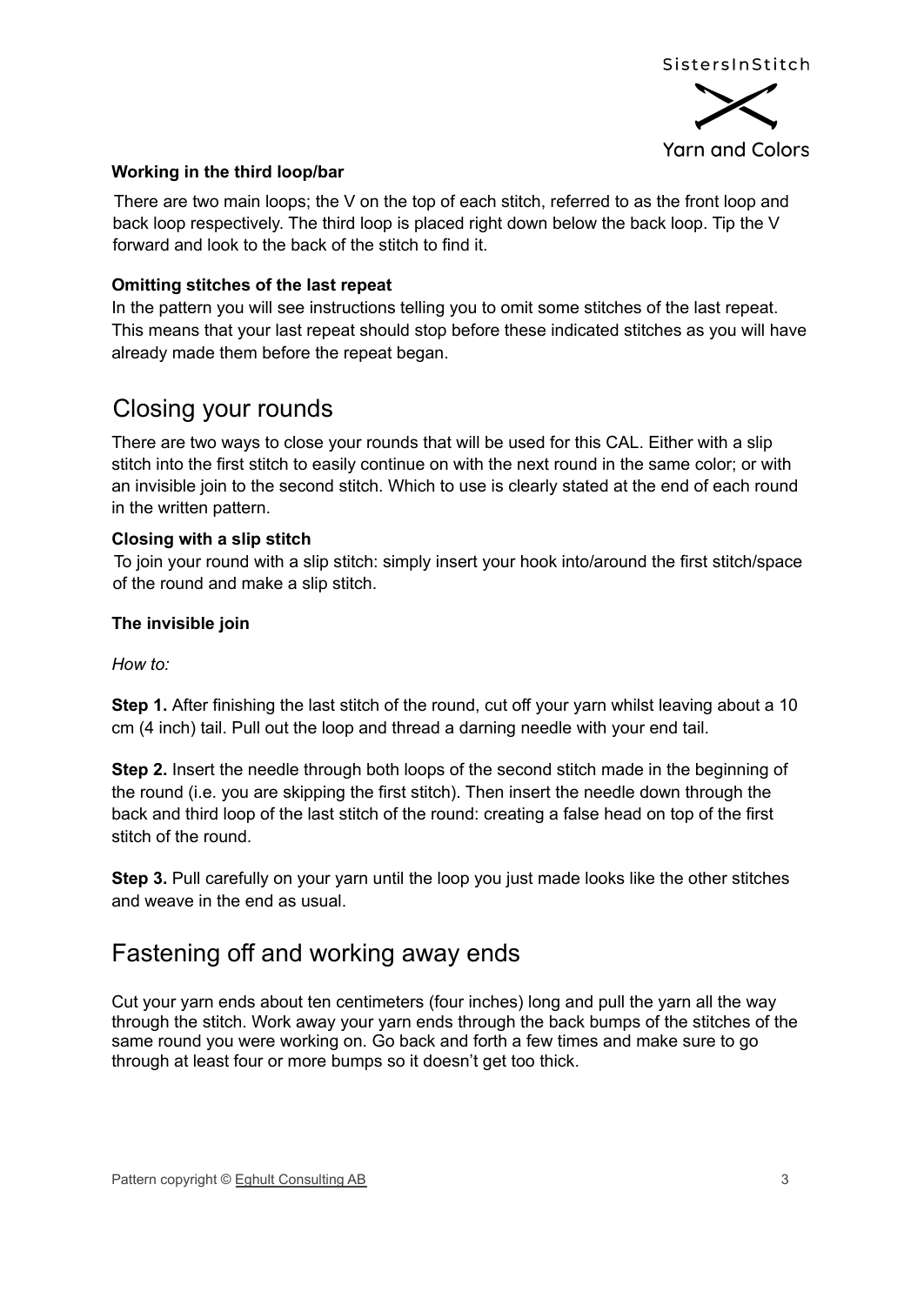

### Special stitches (US-Terminology)

#### **Bobble stitches**

dc2bobble (two double crochet bobble)

*\*yarn over, insert hook in indicated stitch/space, yarn over and pull up loop, (yarn over and draw through two loops; rep from \* one more time, yarn over and draw through all three loops.*

dc3bobble (three double crochet bobble)

*\*yarn over, insert hook in indicated stitch/space, yarn over and pull up loop, (yarn over and draw through two loops; rep from \* two more times, yarn over and draw through all four loops.*

FPdc2bobble (Front Post two double crochet bobble)

*\*yarn over, place your hook around indicated stitch/space, yarn over and pull up loop, yarn over and draw through two loops; rep from \* two more times, yarn over and draw through all three loops.*

#### FPtr2bobble (Front Post two treble crochet bobble)

*\*yarn over twice, place your hook around indicated stitch/space, yarn over and pull up loop, (yarn over and draw through two loops) twice; rep from \* two more times, yarn over and draw through all four loops.*

#### tr3bobble (three treble crochet bobble)

*\*yarn over twice, insert hook in indicated stitch/space, yarn over and pull up loop, (yarn over and draw through two loops) twice; rep from \* two more times, yarn over and draw through all four loops.*

#### **Broom stitch**

#### broom st (broom stitch)

Make a slip stitch into the indicated stitch and draw up a loop. Make the loop as tall as your working height and then drop the loop and continue on with the next st (or slip the loop over a pen or a ruler to keep steady til next rnd). Repeat for as many times the pattern indicates. *The loops will be secured in the following round.*

#### **Crab stitch**

carb st (crab stitch)

Chain one and insert your hook into the stitch to the right of your chain. Yarn over and pull *up a loop (just like you would with a normal single crochet except your stitches will now be twisted), yarn over*

*and pull through both loops on your hook. To continue: insert your hook in the next stitch to* the right; yarn over and pull up a loop, yarn over and pull through both loops on your hook.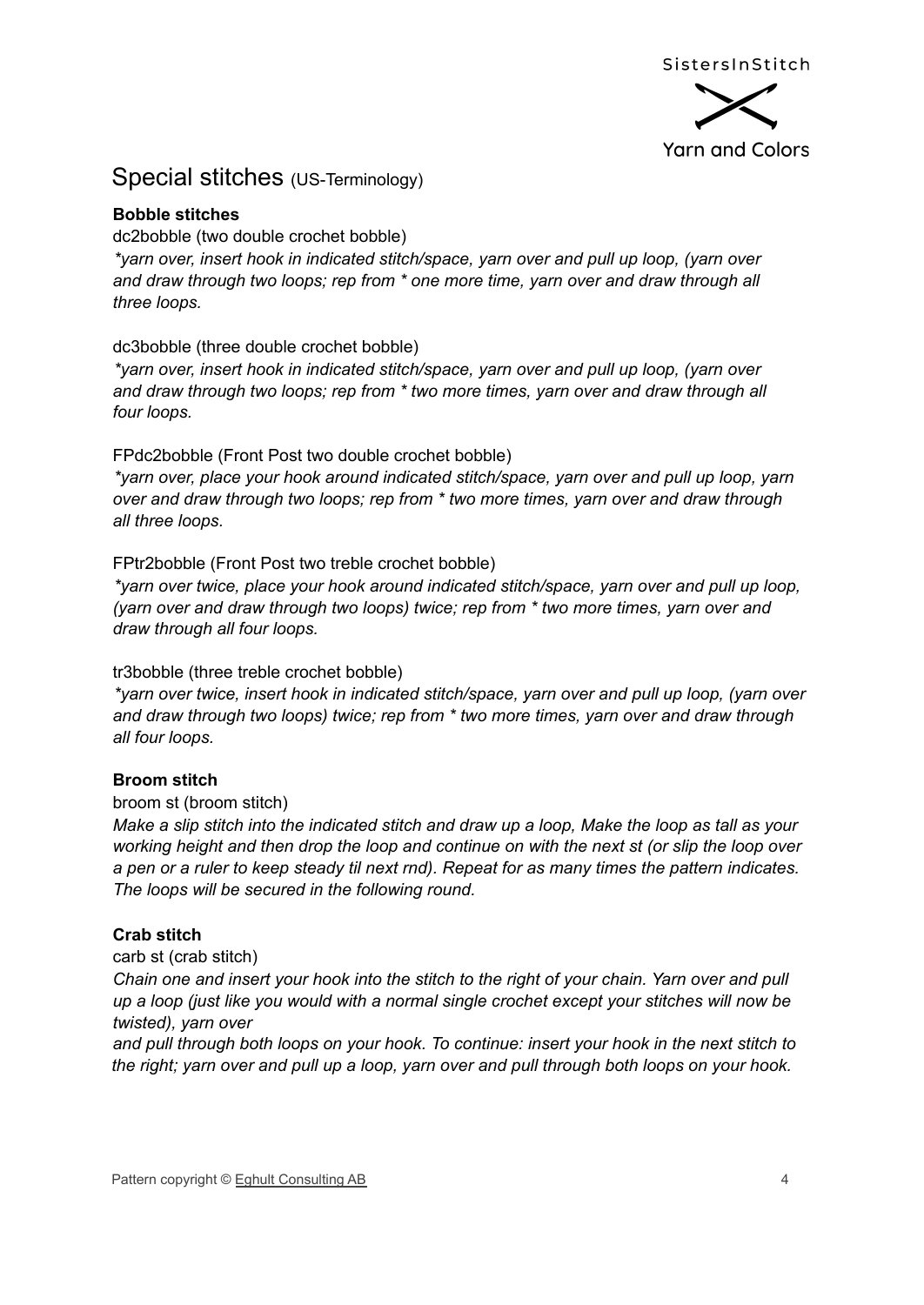



#### **Decrease stitches**

FPdc2tog (Front Post double crochet two stitches together) *Works as normal 2 double crochets worked together but is placed around the body of the indicated stitches.*

sc2tog (single crochet two stitches together) *(insert your hook in the next stitch/space, yarn over and pull up a loop) twice, yarn over and draw through all three loops.*

#### **Long/Spike stitches**

long sl st (long slip stitch)

*Worked as a normal slip stitch but down into (going over previous rounds) the indicated stitch. The stitch head should rest steadily on the one from the previous round as if it was* made into that. Make sure not to make the long slip stitch too tight so that it pulls down on *your work, nor too loose so it lays floppy. We are aiming for the Swedish word: lagom (not too much nor too little; just enough).*

#### spike sc (spike single crochet)

*This spike stitch is worked as a normal single crochet; but you make it elongated to the working stitch height whilst covering the stitches of the previous round.*

spike dc (spike double crochet)

*This spike stitch is worked as a normal double crochet; but you make it elongated to the working stitch height whilst covering the stitches of the previous round.*

#### **Picot stitch**

p (picot stitch) *Make three chain stitches then slip stitch through the front loop and leg of the previous stitch.*

#### **Popcorn stitches**

dc3pop (three double crochet popcorn) *Work three double crochets into/around the indicated stitch. Drop the loop and insert your hook through the first one made; grab the dropped loop of the third and pull through the* first. Close with a chain stitch which counts as part of the stitch, and not one on its own.

#### dc4pop (four double crochet popcorn)

*Work four double crochets into/around the indicated stitch. Drop the loop and insert your hook through the first one made; grab the dropped loop of the fourth and pull through the* first. Close with a chain stitch which counts as part of the stitch, and not one on its own.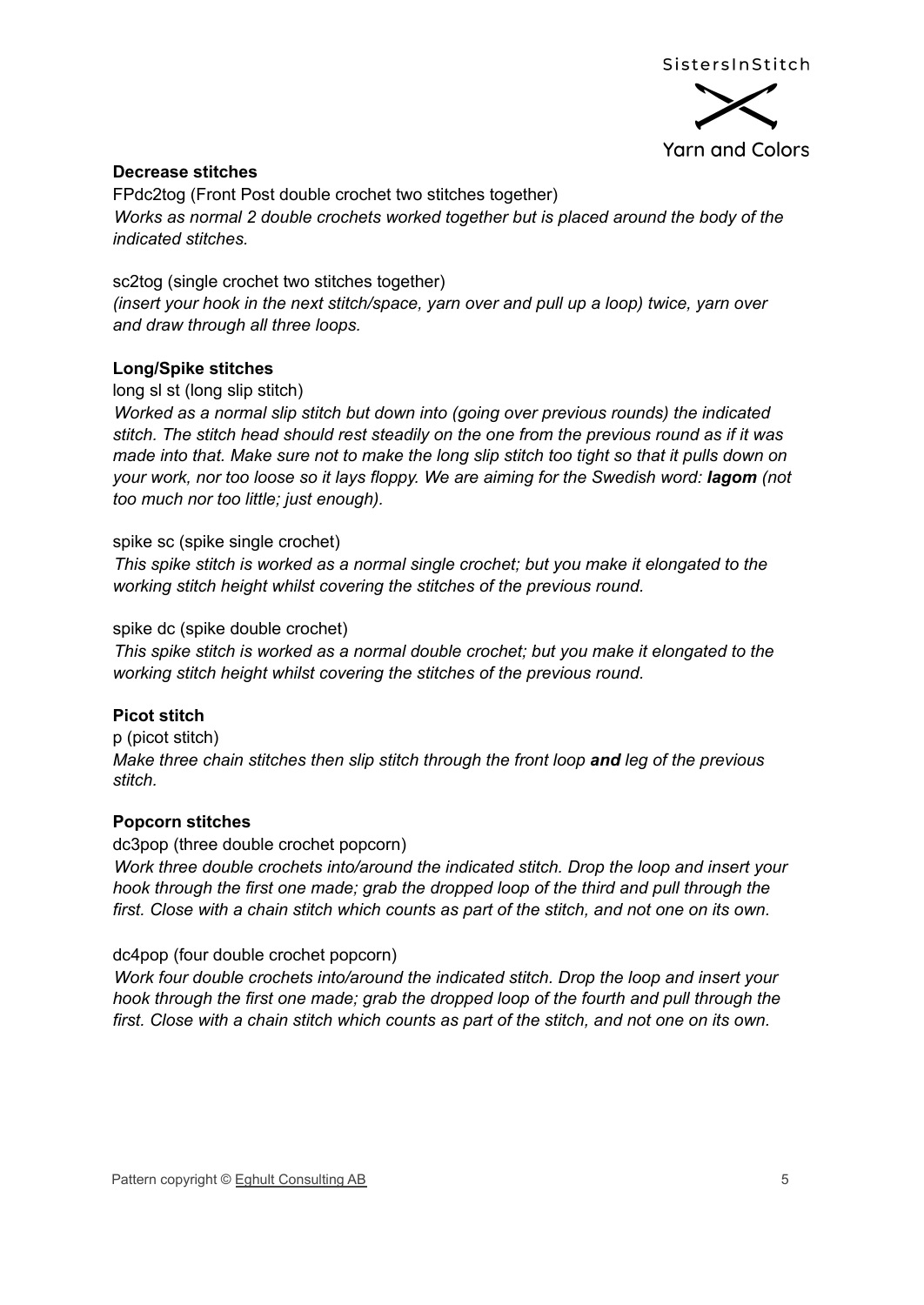

**Yarn and Colors** 

dc5pop (five double crochet popcorn)

*Work five double crochets into/around the indicated stitch. Drop the loop and insert your hook through the first one made; grab the dropped loop of the fifth and pull through the first. Close with a chain stitch which counts as part of the stitch, and not one on its own.*

#### **Puff stitch**

puff (puff stitch) *Yarn over and pull up a loop four times, yarn over and pull through all loops on your hook. Close with a chain stitch which counts as part of the stitch, and not one on its own.*

#### **V-stitches**

v-st (v-stitch) *Work one double crochet + chain two + one double crochet in the indicated stitch.*

tall v-st (tall v-stitch) *Work one treble crochet + chain two + one treble crochet in the indicated stitch.*

FPv-st (Front Post v-stitch) *Work one Front Post double crochet + chain two + 1 Front Post double crochet around the indicated stitch.*

## Repeat formats

**\*.......; rep from \* til end** means to work the instructions after \* and then repeat that section as specified.

**(.......) x 1/2/3/4/5 times** means work the instructions between brackets the total number of times stated.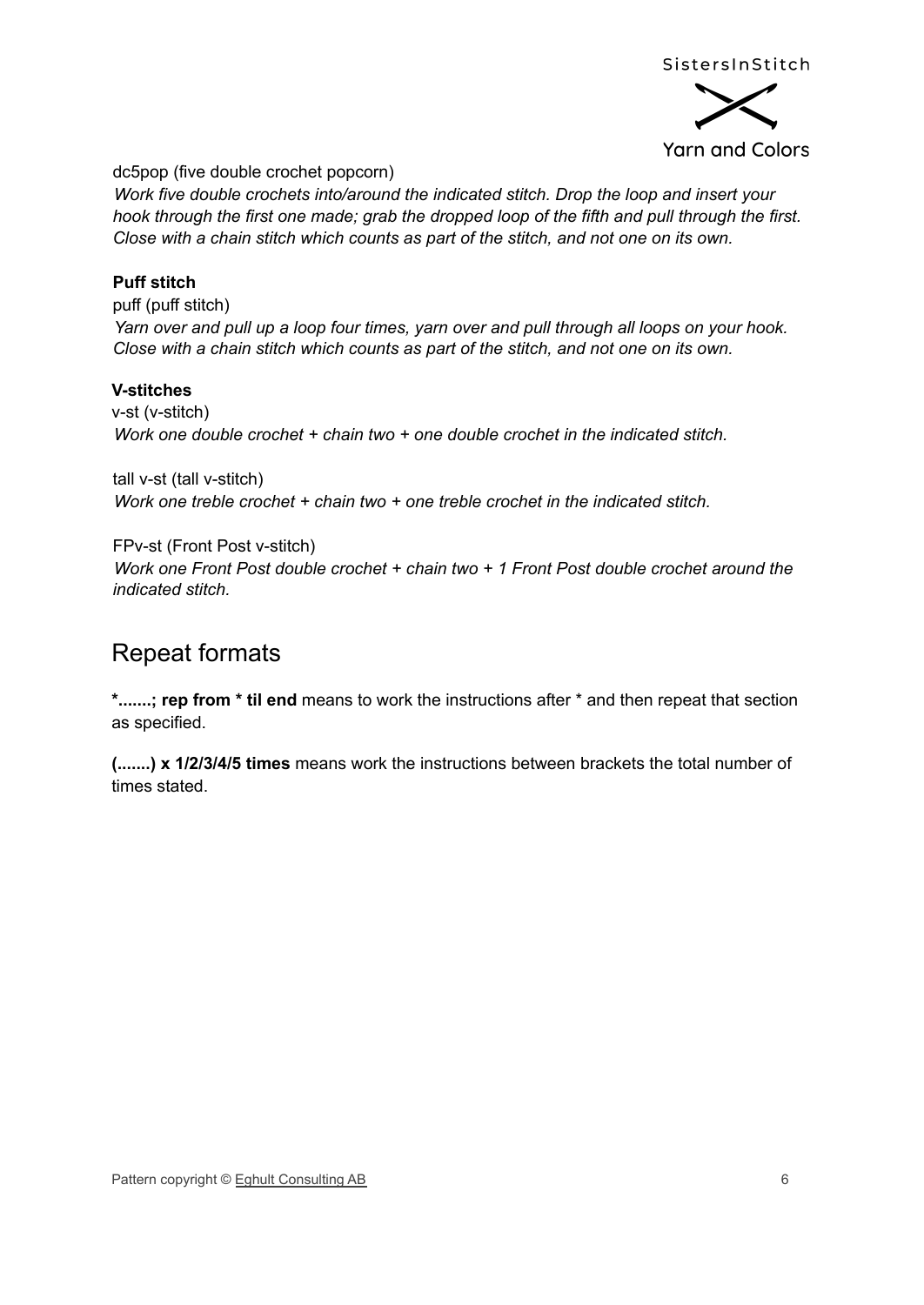

| <b>TERMINOLOGY</b> |                          |            |                          |                              |                                        |  |  |
|--------------------|--------------------------|------------|--------------------------|------------------------------|----------------------------------------|--|--|
| <b>US</b>          |                          | <b>UK</b>  |                          | <b>SWE</b>                   |                                        |  |  |
| <b>MC</b>          | Magic circle             | <b>MC</b>  | Magic circle             | <b>MR</b>                    | magisk ring                            |  |  |
| dec                | decrease                 | dec        | decrease                 | $\blacksquare$               | minska $(1>2)$                         |  |  |
| inc                | increase                 | inc        | increase                 | $\blacksquare$               | öka (2>1)                              |  |  |
| rnd                | round                    | rnd        | round                    | $\mathsf{v}$                 | vary som<br>vikas runt                 |  |  |
| row                | row                      | row        | row                      | rad                          | rad som<br>virkas fram<br>och tillbaka |  |  |
| sp                 | space                    | sp         | space                    | $\overline{\phantom{0}}$     | utrymmet<br>mellan två<br>maskor       |  |  |
| <b>RS</b>          | Right side               | <b>RS</b>  | Right side               | <b>RS</b>                    | Rätsida                                |  |  |
| <b>WS</b>          | Wrong side               | <b>WS</b>  | Wrong side               | <b>AS</b>                    | Avigsida                               |  |  |
| <b>FLO</b>         | Front Loop<br>Only       | <b>FLO</b> | Front Loop<br>Only       | fmb                          | främre<br>maskbåge                     |  |  |
| <b>BLO</b>         | <b>Back Loop</b><br>Only | <b>BLO</b> | <b>Back Loop</b><br>Only | bmb                          | bakre<br>maskbåge                      |  |  |
| <b>BP</b>          | <b>Back Post</b>         | <b>BP</b>  | <b>Back Post</b>         | rmf                          | relief maska<br>framifrån              |  |  |
| <b>FP</b>          | <b>Front Post</b>        | <b>FP</b>  | <b>Front Post</b>        | rmb                          | relief maska<br>bakifrån               |  |  |
| rep                | repeat                   | rep        | repeat                   | $\qquad \qquad \blacksquare$ | upprepa                                |  |  |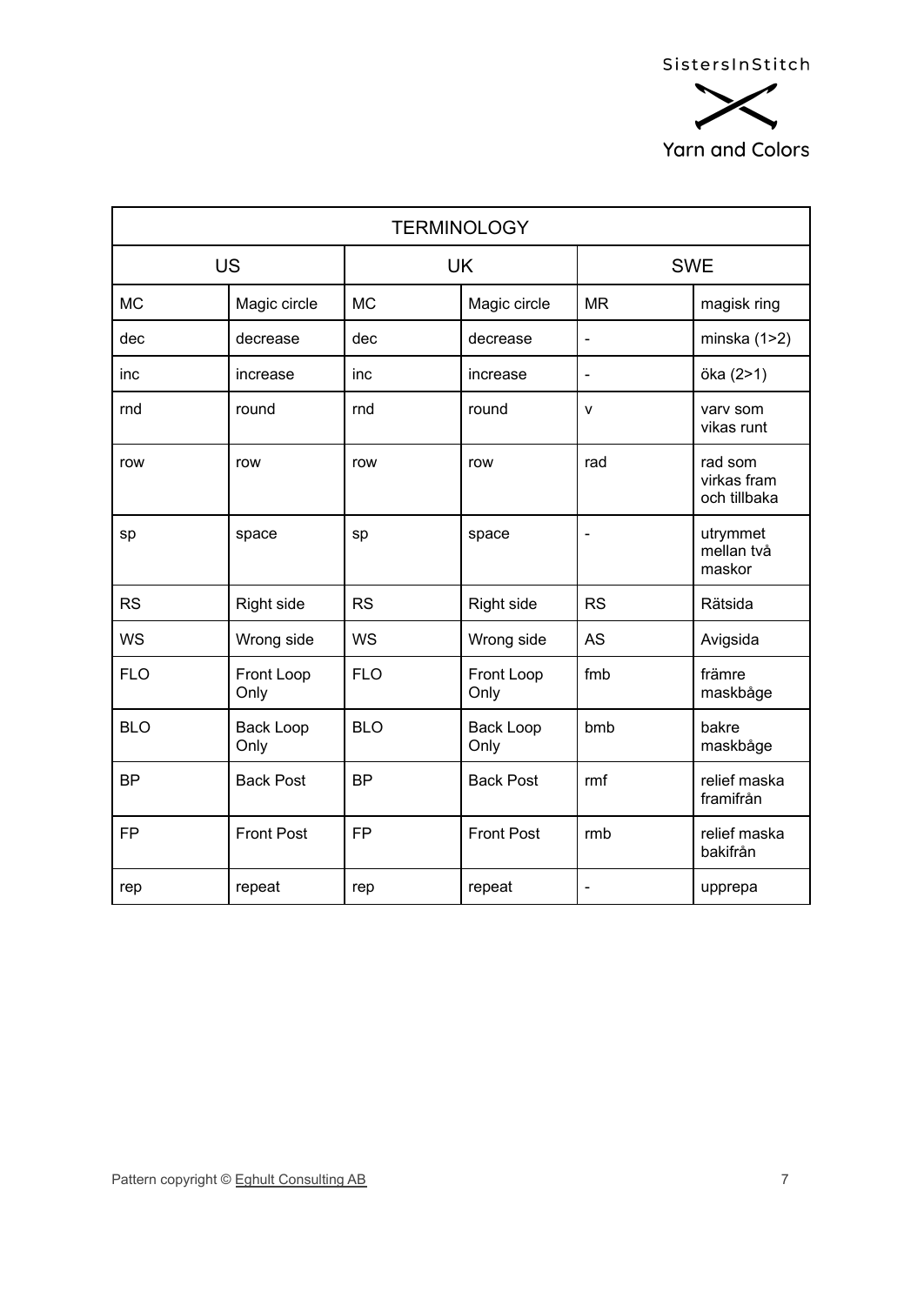

| <b>MAIN STITCHES</b> |                          |           |                          |            |                     |  |  |
|----------------------|--------------------------|-----------|--------------------------|------------|---------------------|--|--|
| <b>US</b>            |                          | <b>UK</b> |                          | <b>SWE</b> |                     |  |  |
| st                   | stitch                   | st        | stitch                   | m          | maska               |  |  |
| ch                   | chain                    | ch        | chain                    | <b>Im</b>  | luftmaska           |  |  |
| ch sp                | chain space              | ch sp     | chain space              | Imb        | luftmaskbåge        |  |  |
| tch                  | turning chain            | tch       | turning chain            | vm         | vändmaska           |  |  |
| sl st                | slip stitch              | sl st     | slip stitch              | sm         | smygmaska           |  |  |
| SC                   | single crochet           | dc        | double<br>crochet        | fm         | fast maska          |  |  |
| hdc                  | half double<br>crochet   | htr       | half treble<br>crochet   | hst        | halvstolpe          |  |  |
| dc                   | double<br>crochet        | tr        | treble crochet           | st         | stolpe              |  |  |
| tr                   | treble crochet           | dtr       | double treble<br>crochet | dst        | dubbelstolpe        |  |  |
| dtr                  | double treble<br>crochet | ttr       | triple treble<br>crochet | tdst       | tredubbel<br>stolpe |  |  |